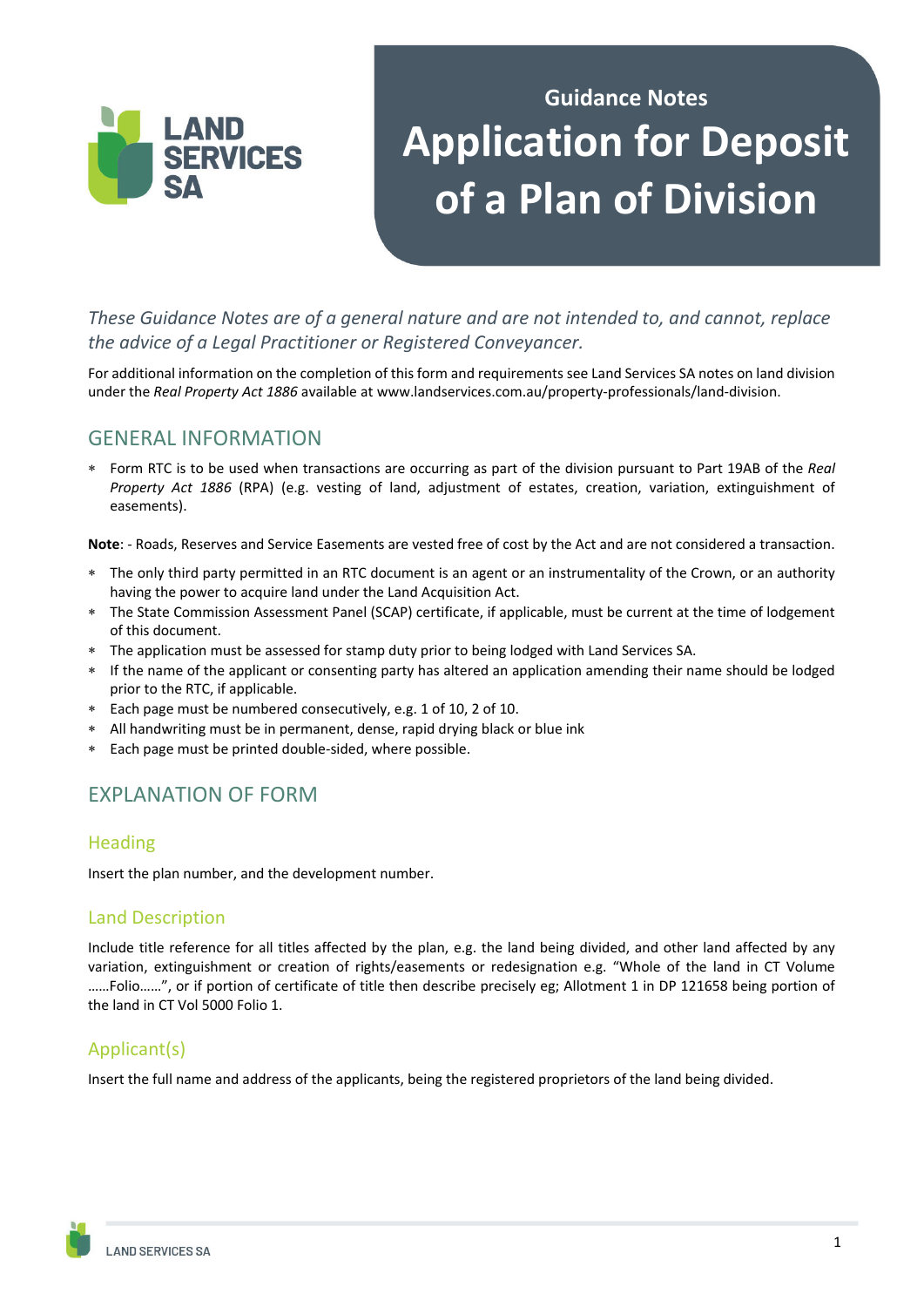## Application to Registrar-General

The operative clause of the application.

#### Schedule of Mode of Issue

The Mode of Issue is to show the details for all of the new titles to be issued as a result of the division. This includes titles issuing for any Roads and Reserves, Easement in Gross and affected by the creation, variation or extinguishment of an easement.

#### *Parcel Identifier/ CT reference*

Insert the number of the Allotment(s), Roads and Reserves in the division plan, and any title references for land outside of the division. Eg; 1,2 (Public Road), 3 (Reserve), easement in gross, allotment comprising pieces 1,2,3

#### *Full name, address and mode of holding*

Show the full name, address and mode of holding (if required) of the proprietor(s) for the titles to be issued

#### *Estates or Interests*

State all of the registered interests that are to carry forward against the resultant parcel after registration of the RTC.

The registered interests must be disclosed accurately and in the required order to indicate if the estate or interest covers all or portion of the land in the resultant parcels.

For example

 L 5236421 (shop1 in F226425) AG 602389 of portion M 8245226 When no estates or interests exist, insert "Nil".

Note – Easement not shown in this column

## Details of Transaction(s) (Applicant(s) Only)

- Set out the actions required to affect the applicant's interest on deposit of the plan.
- Where mode of holding is changing, the details of transactions is to show vested shares.
- Set out the transactions of fee simple land e.g.:
	- *a. "Vesting of land from Fred Smyth to Joan Smyth to form allotment 7"*
	- *b. "Vesting of the interest of Zoe Heinrich in allotment 6 to Hamish Heinrich"*
- Set out the creation /variation /extinguishment of rights and easements e.g.:
- "Creation/Variation/Extinguishment of easement(s) as set out on the accompanying plan", deleting the inapplicable

This component of the document may be defined precisely or by reference to the accompanying plan.

 Rights/easements not part of the planning process cannot be created in an RTC this is where the easement is shown as **proposed** and the plan annotation states 'easement A does not form part of this division'. These are to be created by appropriate documentation following lodgement of the RTC.

#### Schedule of Easements Created by Deposit of the Accompanying Plan of Division

- Service (statutory) easements are not to be included.
- If only short form easements are to be created delete the long form statement. Similarly, if only long form easements are to be created delete the short form easements. If no easements are to be created strike through both.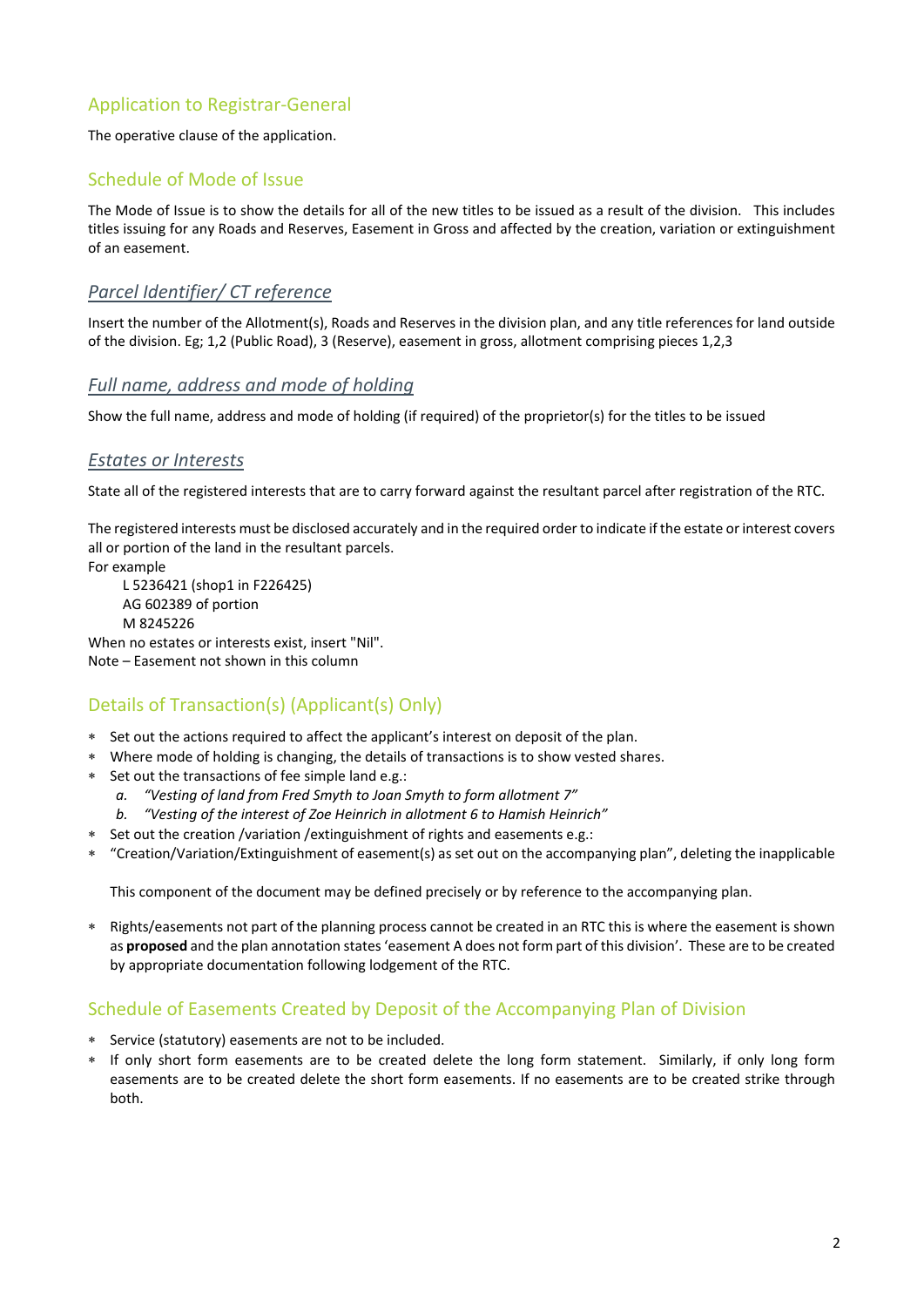- **SHORT FORM** do not express in full, as the easement shown in the annotation note on the plan will be created on the deposit of the plan. Note: - A short form easement is one set out with the exact wording as set out in the 5th and 6th schedules of the RPA.
- **LONG FORM** set out the right in full when no short form clause is used on the plan. (The easement note on the plan will indicate the general purpose of the easement.)

### Certificate of Consent for the Deposit of a Plan of Division

- Parties required to consent to the deposit include:
	- a. Registered proprietors of land outside of the division affected.
	- b. All persons claiming an interest or having a registered estate or interest in the land actually divided and other land affected.
	- c. Those having an estate or interest vested in them under section 223LE(3)(b) of the (RPA)*.*
- If a lease is being extended, this should be defined precisely. Separate consents forms will be required from the lessee and lessor.
- \* See Notice to Lodging Parties (NTLP) 171 & 179 regarding deregistered encumbrancees
- See NTLP 158, 161 & 179 regarding adjustment of statutory encumbrances
- Caveats cannot be adjusted in a consent form

#### *Consenting party*

Show consenting party's full name, including if a company their ACN or ABN, and their address.

#### *Nature of estate or interest held*

State the nature of the estate or interest held (e.g. registered proprietor of CT..., mortgagee, party to AG…… etc)

#### *Statement of Effect on estates or interests of consenting parties*

- Insert interest affected (e.g. CT 5678/23, M 34567812, L 6785892, etc.)
- \* Show effect on the interest by selecting or striking through the statement(s) shown or if the statements do not cover the situation insert the applicable wording. Note: If statutory encumbrance (e.g. Land Management Agreement) is adjusted additional certification is required. See NTLP 158.
- If there is no effect insert NIL. Do not use N/A
- Stamp duty details required.

#### *Consent*

Must be dated.

## EXECUTION BY APPLICANTS AND CONSENTING PARTY

If the party executing is a natural person who is signing in his or her own right, he or she must sign his or her usual signature in the place indicated on the form. A different format must be used where a person is not signing in his or her own right (e.g. he or she is signing as attorney for the applicant).

Pursuant to Section 267 of the RPA, the witness must be aged 18 years or over and must know the party executing personally or have satisfied him or herself as to their identity. The witness cannot be a party to the instrument. The witness must sign his or her name and print his or her full name, address and business hours telephone number legibly beneath his or her signature.

Pursuant to Section 268 of the RPA, a witness is guilty of an offence if he or she does not know the person executing the instrument personally and has no reasonable ground on which to be satisfied as to the person's identity, OR knows or has reasonable grounds for suspecting that the person signing the instrument is not a party to the instrument or does not have the authority to sign on behalf of the party.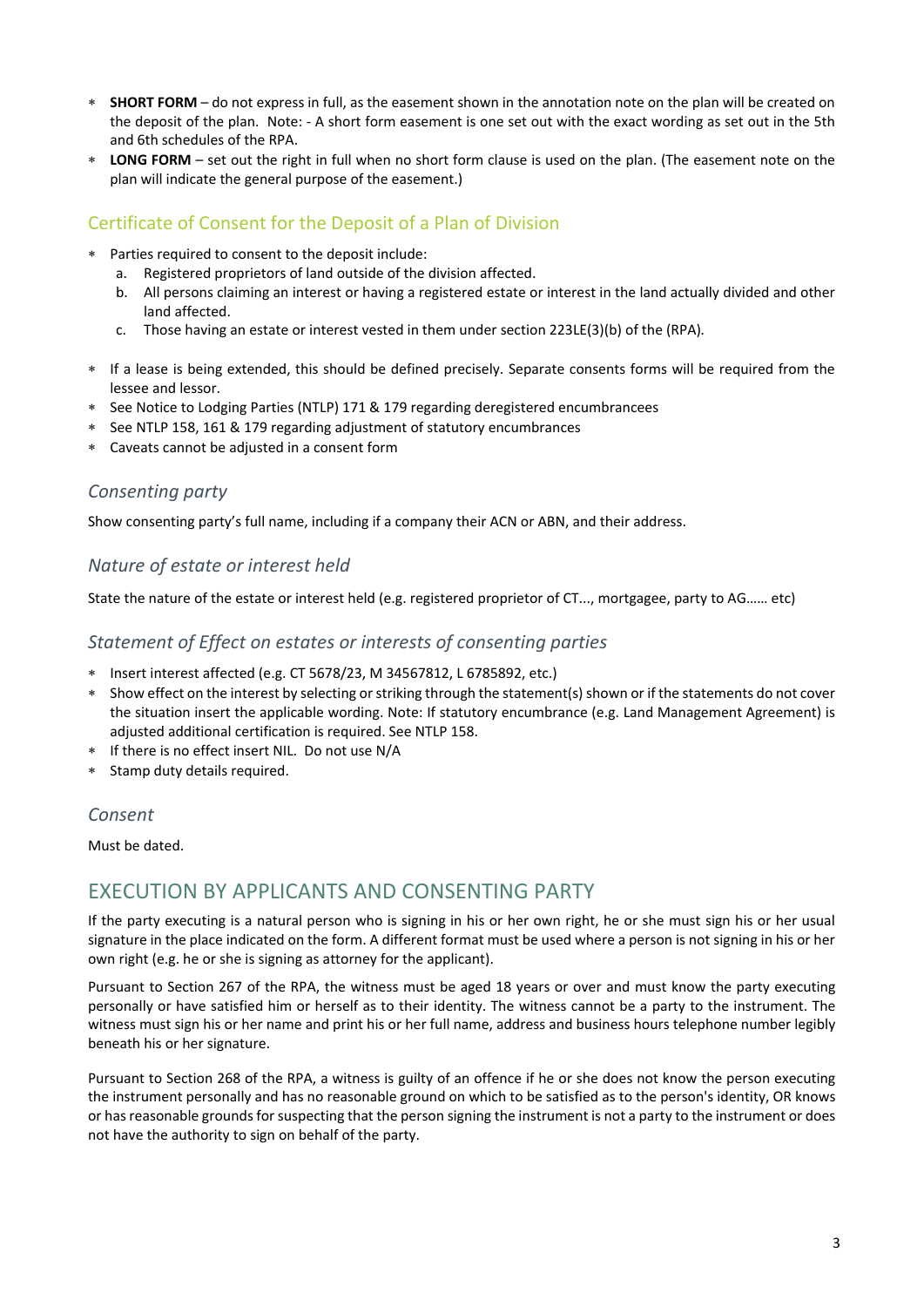- *Maximum Penalty ‐ \$5,000 or 1 year imprisonment*.

If the party executing the Application is a body corporate it may execute in any manner permitted by law.

# **CERTIFICATION**

Any inapplicable certification statement(s) must be deleted.

Certification statements must be made by the Certifier, being one of the following:

- a. A legal practitioner
- b. A registered conveyancer
- c. If the applicant is not represented by a legal practitioner or registered conveyancer the applicant (i.e. selfrepresented party)
- d. If a party to an instrument is not represented by a legal practitioner or registered conveyancer that party (i.e. self-represented party)

All 3 certifications shown on the RTC form apply where the Certifier is a registered conveyancer or legal practitioner.

The first listed certification does not apply where the Certifier is a self-represented party. Self-represented parties are only required to make certifications relating to retaining evidence to support the registry instrument or document and ensuring the registry instrument or document is correct and compliant with relevant legislation and any prescribed requirement.

Note: - An attorney or a body corporate cannot make certification statements.

The Registrar-General's Verification of Identity and Verification of Authority requirements must always be complied with.

Penalties of up to \$10,000 or 2 years imprisonment apply, where a prescribed person provides a false certification under section 273(1) of the *Real Property Act 1886*.

# SUPPORTING DOCUMENTATION LODGED WITH APPLICATION

Insert reference to supporting documentation that is required to be lodged with the application.

# ANNEXURE

It will be necessary to use an annexure sheet (Form B1) if there is insufficient space for the text or to complete the *remaining executions.*

An annexure sheet to an instrument must:

- a. be in the format of Form B1 and identified therein as an annexure to the parent instrument;
- b. be referred to in the body of the instrument where there is insufficient space;
- c. be affixed securely and permanently to the top left-hand corner of the instrument. The annexure and instrument must not be bound;
- d. comply with requirements in Form B1 Guidance Notes.

When an additional or inserted sheet being a *certificate, statutory declaration or writing* of a similar nature is intended to form part of an instrument ensure:

- a. it is affixed securely and permanently to the top left-hand corner of the instrument; and
- b. the printing or handwriting thereon is clear and legible and in permanent form.

The Registrar-General may refuse to accept for registration any instrument, annexure sheet or additional or inserted sheet that does not comply with the provisions of these standards.